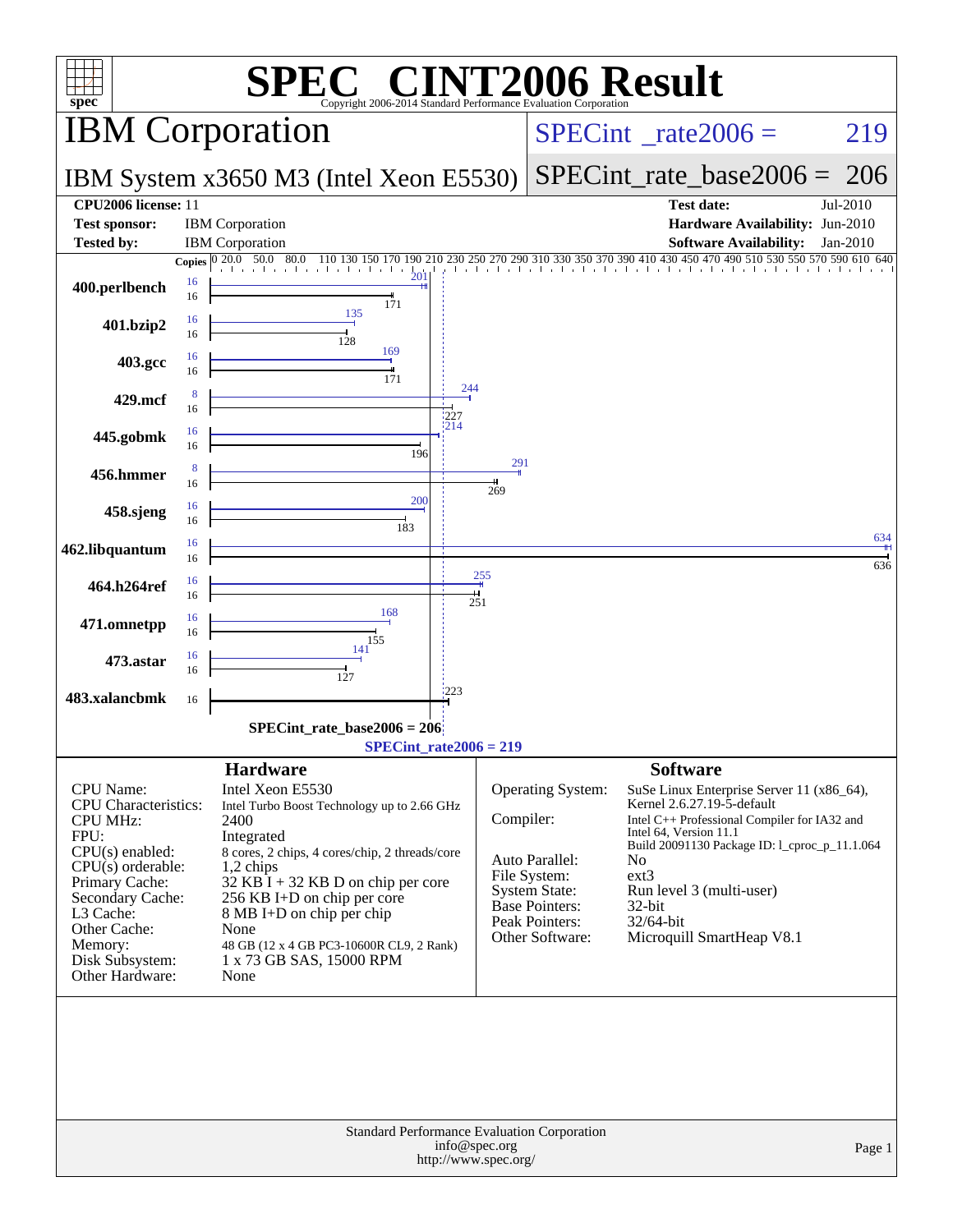

## IBM Corporation

### SPECint rate $2006 = 219$

IBM System x3650 M3 (Intel Xeon E5530)

[SPECint\\_rate\\_base2006 =](http://www.spec.org/auto/cpu2006/Docs/result-fields.html#SPECintratebase2006) 206

#### **[CPU2006 license:](http://www.spec.org/auto/cpu2006/Docs/result-fields.html#CPU2006license)** 11 **[Test date:](http://www.spec.org/auto/cpu2006/Docs/result-fields.html#Testdate)** Jul-2010

**[Test sponsor:](http://www.spec.org/auto/cpu2006/Docs/result-fields.html#Testsponsor)** IBM Corporation **[Hardware Availability:](http://www.spec.org/auto/cpu2006/Docs/result-fields.html#HardwareAvailability)** Jun-2010 **[Tested by:](http://www.spec.org/auto/cpu2006/Docs/result-fields.html#Testedby)** IBM Corporation **[Software Availability:](http://www.spec.org/auto/cpu2006/Docs/result-fields.html#SoftwareAvailability)** Jan-2010

#### **[Results Table](http://www.spec.org/auto/cpu2006/Docs/result-fields.html#ResultsTable)**

|                    | <b>Base</b>   |                |       |                |       |                |            | <b>Peak</b>   |                |              |                                                                                                          |              |                |              |
|--------------------|---------------|----------------|-------|----------------|-------|----------------|------------|---------------|----------------|--------------|----------------------------------------------------------------------------------------------------------|--------------|----------------|--------------|
| <b>Benchmark</b>   | <b>Copies</b> | <b>Seconds</b> | Ratio | <b>Seconds</b> | Ratio | <b>Seconds</b> | Ratio      | <b>Copies</b> | <b>Seconds</b> | <b>Ratio</b> | <b>Seconds</b>                                                                                           | <b>Ratio</b> | <b>Seconds</b> | <b>Ratio</b> |
| 400.perlbench      | 16            | 911            | 172   | 920            | 170   | 912            | 171        | 16            | 772            | 203          | 788                                                                                                      | 198          | 777            | 201          |
| 401.bzip2          | 16            | 1204           | 128   | 1204           | 128   | 1209           | 128        | 16            | 1146           | 135          | 1142                                                                                                     | 135          | 1146           | 135          |
| $403.\mathrm{gcc}$ | 16            | 749            | 172   | 758            | 170   | 752            | 171        | 16            | <u>761</u>     | 169          | 758                                                                                                      | 170          | 763            | 169          |
| $429$ .mcf         | 16            | 645            | 226   | 644            | 227   | 643            | 227        |               | 300            | 243          | 299                                                                                                      | 244          | 299            | 244          |
| $445$ .gobmk       | 16            | 855            | 196   | 853            | 197   | 854            | <b>196</b> | 16            | 785            | 214          | 783                                                                                                      | 214          | 784            | 214          |
| 456.hmmer          | 16            | 554            | 269   | 562            | 266   | 556            | 269        |               | 258            | 289          | 257                                                                                                      | 291          | 257            | 291          |
| $458$ .sjeng       | 16            | 1057           | 183   | 1059           | 183I  | 1058           | 183        | 16            | 966            | 200          | 967                                                                                                      | 200          | 966            | 200          |
| 462.libquantum     | 16            | 522            | 635   | 521            | 636   | 521            | 636        | 16            | 524            | 633          | 519                                                                                                      | 639          | 523            | 634          |
| 464.h264ref        | 16            | 1433           | 247   | <b>1410</b>    | 251   | 1404           | 252        | 16            | 1386           | 255          | 1398                                                                                                     | 253          | 1388           | 255          |
| $471$ .omnetpp     | 16            | 644            | 155   | 644            | 155I  | 643            | 155        | 16            | 596            | 168          | 596                                                                                                      | 168          | 595            | 168          |
| $473$ . astar      | 16            | 886            | 127   | 884            | 127   | 887            | 127        | 16            | 794            | 141          | 794                                                                                                      | 142          | 795            | 141          |
| 483.xalancbmk      | 16            | 495            | 223   | 495            | 223   | 494            | 224        | 16            | 495            | 223          | 495                                                                                                      | 223          | 494            | 224          |
|                    |               |                |       |                |       |                |            |               |                |              | Results appear in the order in which they were run. Bold underlined text indicates a median measurement. |              |                |              |

#### **[Submit Notes](http://www.spec.org/auto/cpu2006/Docs/result-fields.html#SubmitNotes)**

The config file option 'submit' was used. numactl was used to bind copies to the cores

#### **[Platform Notes](http://www.spec.org/auto/cpu2006/Docs/result-fields.html#PlatformNotes)**

 Turbo Mode Enable Turbo Boost set to Traditional CPU C State Enable

#### **[General Notes](http://www.spec.org/auto/cpu2006/Docs/result-fields.html#GeneralNotes)**

 Binaries were compiled on SLES 10 with Binutils 2.18.50.0.7.20080502 'ulimit -s unlimited' was used to set the stack size to unlimited prior to run

### **[Base Compiler Invocation](http://www.spec.org/auto/cpu2006/Docs/result-fields.html#BaseCompilerInvocation)**

[C benchmarks](http://www.spec.org/auto/cpu2006/Docs/result-fields.html#Cbenchmarks): icc  $-m32$ 

[C++ benchmarks:](http://www.spec.org/auto/cpu2006/Docs/result-fields.html#CXXbenchmarks) [icpc -m32](http://www.spec.org/cpu2006/results/res2010q3/cpu2006-20100802-12751.flags.html#user_CXXbase_intel_icpc_32bit_4e5a5ef1a53fd332b3c49e69c3330699)

> Standard Performance Evaluation Corporation [info@spec.org](mailto:info@spec.org) <http://www.spec.org/>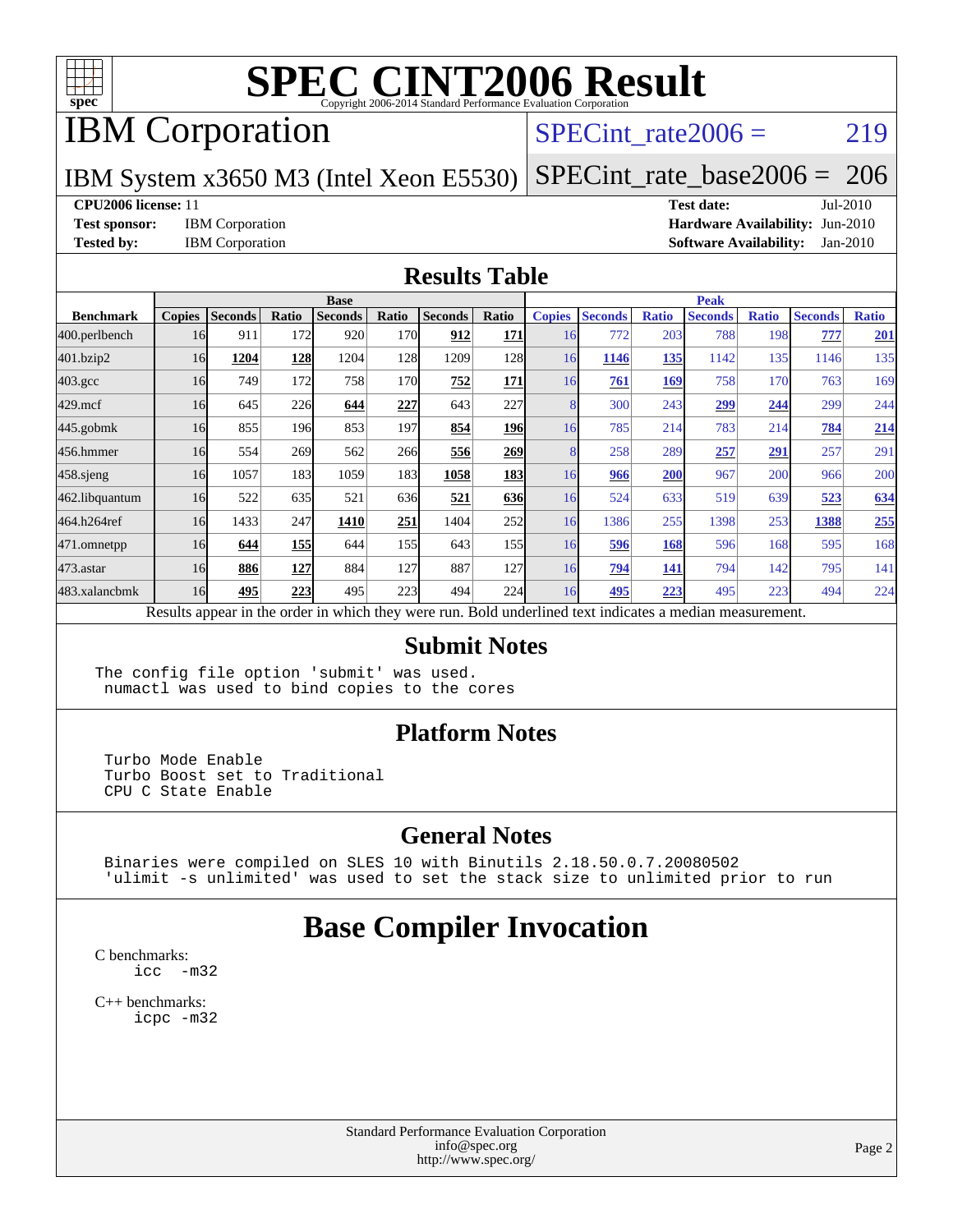

IBM Corporation

 $SPECTnt_rate2006 = 219$ 

IBM System x3650 M3 (Intel Xeon E5530) [SPECint\\_rate\\_base2006 =](http://www.spec.org/auto/cpu2006/Docs/result-fields.html#SPECintratebase2006) 206

**[Test sponsor:](http://www.spec.org/auto/cpu2006/Docs/result-fields.html#Testsponsor)** IBM Corporation **[Hardware Availability:](http://www.spec.org/auto/cpu2006/Docs/result-fields.html#HardwareAvailability)** Jun-2010

**[CPU2006 license:](http://www.spec.org/auto/cpu2006/Docs/result-fields.html#CPU2006license)** 11 **[Test date:](http://www.spec.org/auto/cpu2006/Docs/result-fields.html#Testdate)** Jul-2010 **[Tested by:](http://www.spec.org/auto/cpu2006/Docs/result-fields.html#Testedby)** IBM Corporation **[Software Availability:](http://www.spec.org/auto/cpu2006/Docs/result-fields.html#SoftwareAvailability)** Jan-2010

### **[Base Portability Flags](http://www.spec.org/auto/cpu2006/Docs/result-fields.html#BasePortabilityFlags)**

 400.perlbench: [-DSPEC\\_CPU\\_LINUX\\_IA32](http://www.spec.org/cpu2006/results/res2010q3/cpu2006-20100802-12751.flags.html#b400.perlbench_baseCPORTABILITY_DSPEC_CPU_LINUX_IA32) 462.libquantum: [-DSPEC\\_CPU\\_LINUX](http://www.spec.org/cpu2006/results/res2010q3/cpu2006-20100802-12751.flags.html#b462.libquantum_baseCPORTABILITY_DSPEC_CPU_LINUX) 483.xalancbmk: [-DSPEC\\_CPU\\_LINUX](http://www.spec.org/cpu2006/results/res2010q3/cpu2006-20100802-12751.flags.html#b483.xalancbmk_baseCXXPORTABILITY_DSPEC_CPU_LINUX)

**[Base Optimization Flags](http://www.spec.org/auto/cpu2006/Docs/result-fields.html#BaseOptimizationFlags)**

[C benchmarks](http://www.spec.org/auto/cpu2006/Docs/result-fields.html#Cbenchmarks):

[-xSSE4.2](http://www.spec.org/cpu2006/results/res2010q3/cpu2006-20100802-12751.flags.html#user_CCbase_f-xSSE42_f91528193cf0b216347adb8b939d4107) [-ipo](http://www.spec.org/cpu2006/results/res2010q3/cpu2006-20100802-12751.flags.html#user_CCbase_f-ipo) [-O3](http://www.spec.org/cpu2006/results/res2010q3/cpu2006-20100802-12751.flags.html#user_CCbase_f-O3) [-no-prec-div](http://www.spec.org/cpu2006/results/res2010q3/cpu2006-20100802-12751.flags.html#user_CCbase_f-no-prec-div) [-static](http://www.spec.org/cpu2006/results/res2010q3/cpu2006-20100802-12751.flags.html#user_CCbase_f-static) [-opt-prefetch](http://www.spec.org/cpu2006/results/res2010q3/cpu2006-20100802-12751.flags.html#user_CCbase_f-opt-prefetch)

[C++ benchmarks:](http://www.spec.org/auto/cpu2006/Docs/result-fields.html#CXXbenchmarks)

[-xSSE4.2](http://www.spec.org/cpu2006/results/res2010q3/cpu2006-20100802-12751.flags.html#user_CXXbase_f-xSSE42_f91528193cf0b216347adb8b939d4107) [-ipo](http://www.spec.org/cpu2006/results/res2010q3/cpu2006-20100802-12751.flags.html#user_CXXbase_f-ipo) [-O3](http://www.spec.org/cpu2006/results/res2010q3/cpu2006-20100802-12751.flags.html#user_CXXbase_f-O3) [-no-prec-div](http://www.spec.org/cpu2006/results/res2010q3/cpu2006-20100802-12751.flags.html#user_CXXbase_f-no-prec-div) [-opt-prefetch](http://www.spec.org/cpu2006/results/res2010q3/cpu2006-20100802-12751.flags.html#user_CXXbase_f-opt-prefetch) [-Wl,-z,muldefs](http://www.spec.org/cpu2006/results/res2010q3/cpu2006-20100802-12751.flags.html#user_CXXbase_link_force_multiple1_74079c344b956b9658436fd1b6dd3a8a) [-L/home/cmplr/usr3/alrahate/cpu2006.1.1.ic11.1/libic11.1-32bit -lsmartheap](http://www.spec.org/cpu2006/results/res2010q3/cpu2006-20100802-12751.flags.html#user_CXXbase_SmartHeap_d86dffe4a79b79ef8890d5cce17030c3)

### **[Base Other Flags](http://www.spec.org/auto/cpu2006/Docs/result-fields.html#BaseOtherFlags)**

[C benchmarks](http://www.spec.org/auto/cpu2006/Docs/result-fields.html#Cbenchmarks):

403.gcc: [-Dalloca=\\_alloca](http://www.spec.org/cpu2006/results/res2010q3/cpu2006-20100802-12751.flags.html#b403.gcc_baseEXTRA_CFLAGS_Dalloca_be3056838c12de2578596ca5467af7f3)

### **[Peak Compiler Invocation](http://www.spec.org/auto/cpu2006/Docs/result-fields.html#PeakCompilerInvocation)**

[C benchmarks \(except as noted below\)](http://www.spec.org/auto/cpu2006/Docs/result-fields.html#Cbenchmarksexceptasnotedbelow):

[icc -m32](http://www.spec.org/cpu2006/results/res2010q3/cpu2006-20100802-12751.flags.html#user_CCpeak_intel_icc_32bit_5ff4a39e364c98233615fdd38438c6f2)

401.bzip2: [icc -m64](http://www.spec.org/cpu2006/results/res2010q3/cpu2006-20100802-12751.flags.html#user_peakCCLD401_bzip2_intel_icc_64bit_bda6cc9af1fdbb0edc3795bac97ada53)

456.hmmer: [icc -m64](http://www.spec.org/cpu2006/results/res2010q3/cpu2006-20100802-12751.flags.html#user_peakCCLD456_hmmer_intel_icc_64bit_bda6cc9af1fdbb0edc3795bac97ada53)

458.sjeng: [icc -m64](http://www.spec.org/cpu2006/results/res2010q3/cpu2006-20100802-12751.flags.html#user_peakCCLD458_sjeng_intel_icc_64bit_bda6cc9af1fdbb0edc3795bac97ada53)

462.libquantum: [icc -m64](http://www.spec.org/cpu2006/results/res2010q3/cpu2006-20100802-12751.flags.html#user_peakCCLD462_libquantum_intel_icc_64bit_bda6cc9af1fdbb0edc3795bac97ada53)

[C++ benchmarks \(except as noted below\):](http://www.spec.org/auto/cpu2006/Docs/result-fields.html#CXXbenchmarksexceptasnotedbelow) [icpc -m32](http://www.spec.org/cpu2006/results/res2010q3/cpu2006-20100802-12751.flags.html#user_CXXpeak_intel_icpc_32bit_4e5a5ef1a53fd332b3c49e69c3330699)

473.astar: [icpc -m64](http://www.spec.org/cpu2006/results/res2010q3/cpu2006-20100802-12751.flags.html#user_peakCXXLD473_astar_intel_icpc_64bit_fc66a5337ce925472a5c54ad6a0de310)

## **[Peak Portability Flags](http://www.spec.org/auto/cpu2006/Docs/result-fields.html#PeakPortabilityFlags)**

 400.perlbench: [-DSPEC\\_CPU\\_LINUX\\_IA32](http://www.spec.org/cpu2006/results/res2010q3/cpu2006-20100802-12751.flags.html#b400.perlbench_peakCPORTABILITY_DSPEC_CPU_LINUX_IA32) 401.bzip2: [-DSPEC\\_CPU\\_LP64](http://www.spec.org/cpu2006/results/res2010q3/cpu2006-20100802-12751.flags.html#suite_peakCPORTABILITY401_bzip2_DSPEC_CPU_LP64)

Continued on next page

Standard Performance Evaluation Corporation [info@spec.org](mailto:info@spec.org) <http://www.spec.org/>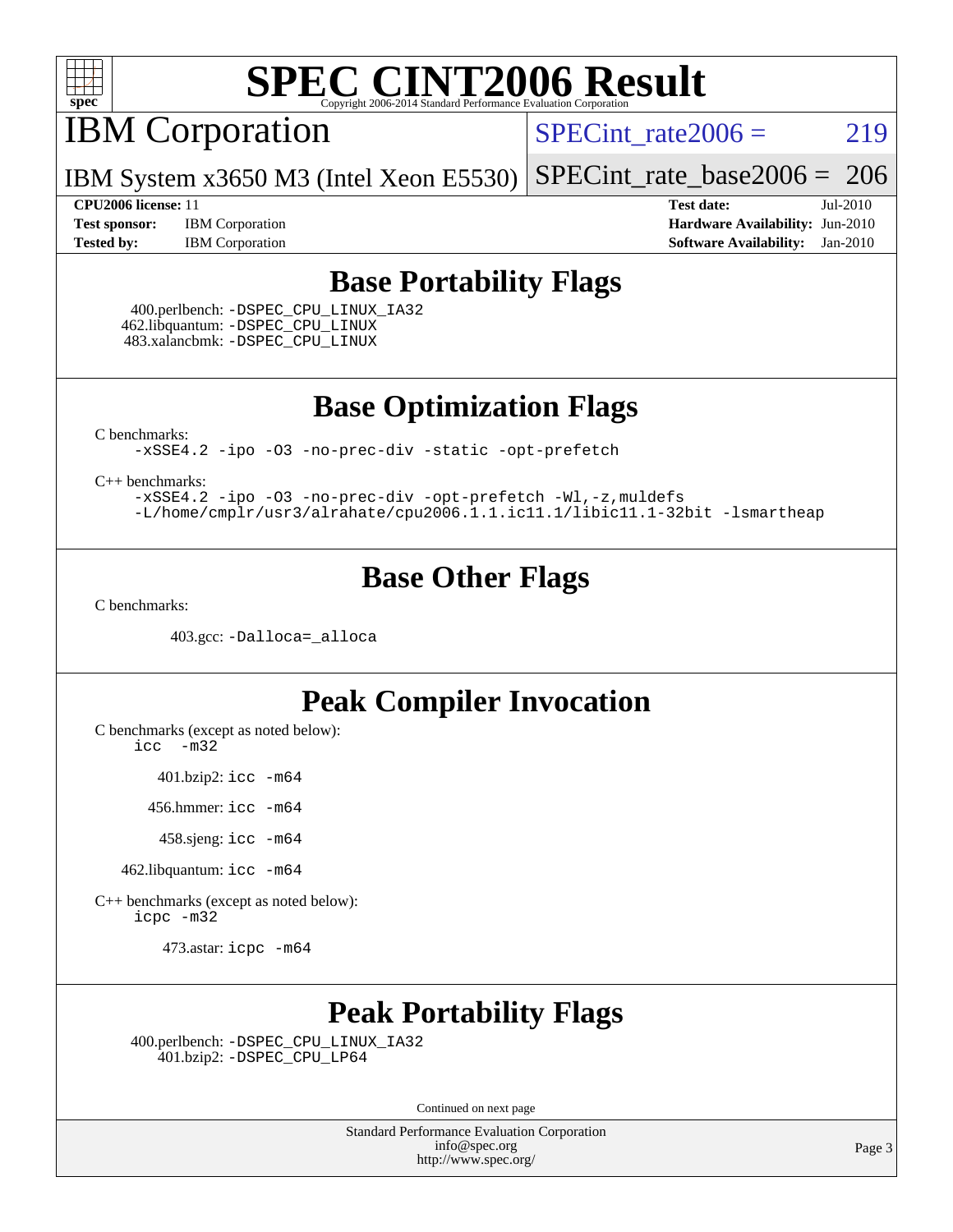

IBM Corporation

SPECint rate $2006 = 219$ 

IBM System x3650 M3 (Intel Xeon E5530) [SPECint\\_rate\\_base2006 =](http://www.spec.org/auto/cpu2006/Docs/result-fields.html#SPECintratebase2006) 206

**[Test sponsor:](http://www.spec.org/auto/cpu2006/Docs/result-fields.html#Testsponsor)** IBM Corporation **[Hardware Availability:](http://www.spec.org/auto/cpu2006/Docs/result-fields.html#HardwareAvailability)** Jun-2010 **[Tested by:](http://www.spec.org/auto/cpu2006/Docs/result-fields.html#Testedby)** IBM Corporation **[Software Availability:](http://www.spec.org/auto/cpu2006/Docs/result-fields.html#SoftwareAvailability)** Jan-2010

**[CPU2006 license:](http://www.spec.org/auto/cpu2006/Docs/result-fields.html#CPU2006license)** 11 **[Test date:](http://www.spec.org/auto/cpu2006/Docs/result-fields.html#Testdate)** Jul-2010

## **[Peak Portability Flags \(Continued\)](http://www.spec.org/auto/cpu2006/Docs/result-fields.html#PeakPortabilityFlags)**

 456.hmmer: [-DSPEC\\_CPU\\_LP64](http://www.spec.org/cpu2006/results/res2010q3/cpu2006-20100802-12751.flags.html#suite_peakCPORTABILITY456_hmmer_DSPEC_CPU_LP64) 458.sjeng: [-DSPEC\\_CPU\\_LP64](http://www.spec.org/cpu2006/results/res2010q3/cpu2006-20100802-12751.flags.html#suite_peakCPORTABILITY458_sjeng_DSPEC_CPU_LP64) 462.libquantum: [-DSPEC\\_CPU\\_LP64](http://www.spec.org/cpu2006/results/res2010q3/cpu2006-20100802-12751.flags.html#suite_peakCPORTABILITY462_libquantum_DSPEC_CPU_LP64) [-DSPEC\\_CPU\\_LINUX](http://www.spec.org/cpu2006/results/res2010q3/cpu2006-20100802-12751.flags.html#b462.libquantum_peakCPORTABILITY_DSPEC_CPU_LINUX) 473.astar: [-DSPEC\\_CPU\\_LP64](http://www.spec.org/cpu2006/results/res2010q3/cpu2006-20100802-12751.flags.html#suite_peakCXXPORTABILITY473_astar_DSPEC_CPU_LP64) 483.xalancbmk: [-DSPEC\\_CPU\\_LINUX](http://www.spec.org/cpu2006/results/res2010q3/cpu2006-20100802-12751.flags.html#b483.xalancbmk_peakCXXPORTABILITY_DSPEC_CPU_LINUX)

## **[Peak Optimization Flags](http://www.spec.org/auto/cpu2006/Docs/result-fields.html#PeakOptimizationFlags)**

[C benchmarks](http://www.spec.org/auto/cpu2006/Docs/result-fields.html#Cbenchmarks):

Standard Performance Evaluation Corporation [info@spec.org](mailto:info@spec.org) <http://www.spec.org/> Page 4 400.perlbench: [-xSSE4.2](http://www.spec.org/cpu2006/results/res2010q3/cpu2006-20100802-12751.flags.html#user_peakPASS2_CFLAGSPASS2_LDCFLAGS400_perlbench_f-xSSE42_f91528193cf0b216347adb8b939d4107)(pass 2) [-prof-gen](http://www.spec.org/cpu2006/results/res2010q3/cpu2006-20100802-12751.flags.html#user_peakPASS1_CFLAGSPASS1_LDCFLAGS400_perlbench_prof_gen_e43856698f6ca7b7e442dfd80e94a8fc)(pass 1) [-ipo](http://www.spec.org/cpu2006/results/res2010q3/cpu2006-20100802-12751.flags.html#user_peakPASS2_CFLAGSPASS2_LDCFLAGS400_perlbench_f-ipo)(pass 2) [-O3](http://www.spec.org/cpu2006/results/res2010q3/cpu2006-20100802-12751.flags.html#user_peakPASS2_CFLAGSPASS2_LDCFLAGS400_perlbench_f-O3)(pass 2) [-no-prec-div](http://www.spec.org/cpu2006/results/res2010q3/cpu2006-20100802-12751.flags.html#user_peakPASS2_CFLAGSPASS2_LDCFLAGS400_perlbench_f-no-prec-div)(pass 2) [-static](http://www.spec.org/cpu2006/results/res2010q3/cpu2006-20100802-12751.flags.html#user_peakPASS2_CFLAGSPASS2_LDCFLAGS400_perlbench_f-static)(pass 2) [-prof-use](http://www.spec.org/cpu2006/results/res2010q3/cpu2006-20100802-12751.flags.html#user_peakPASS2_CFLAGSPASS2_LDCFLAGS400_perlbench_prof_use_bccf7792157ff70d64e32fe3e1250b55)(pass 2) [-ansi-alias](http://www.spec.org/cpu2006/results/res2010q3/cpu2006-20100802-12751.flags.html#user_peakCOPTIMIZE400_perlbench_f-ansi-alias) 401.bzip2: [-xSSE4.2](http://www.spec.org/cpu2006/results/res2010q3/cpu2006-20100802-12751.flags.html#user_peakPASS2_CFLAGSPASS2_LDCFLAGS401_bzip2_f-xSSE42_f91528193cf0b216347adb8b939d4107)(pass 2) [-prof-gen](http://www.spec.org/cpu2006/results/res2010q3/cpu2006-20100802-12751.flags.html#user_peakPASS1_CFLAGSPASS1_LDCFLAGS401_bzip2_prof_gen_e43856698f6ca7b7e442dfd80e94a8fc)(pass 1) [-ipo](http://www.spec.org/cpu2006/results/res2010q3/cpu2006-20100802-12751.flags.html#user_peakPASS2_CFLAGSPASS2_LDCFLAGS401_bzip2_f-ipo)(pass 2) [-O3](http://www.spec.org/cpu2006/results/res2010q3/cpu2006-20100802-12751.flags.html#user_peakPASS2_CFLAGSPASS2_LDCFLAGS401_bzip2_f-O3)(pass 2) [-no-prec-div](http://www.spec.org/cpu2006/results/res2010q3/cpu2006-20100802-12751.flags.html#user_peakPASS2_CFLAGSPASS2_LDCFLAGS401_bzip2_f-no-prec-div)(pass 2) [-static](http://www.spec.org/cpu2006/results/res2010q3/cpu2006-20100802-12751.flags.html#user_peakPASS2_CFLAGSPASS2_LDCFLAGS401_bzip2_f-static)(pass 2) [-prof-use](http://www.spec.org/cpu2006/results/res2010q3/cpu2006-20100802-12751.flags.html#user_peakPASS2_CFLAGSPASS2_LDCFLAGS401_bzip2_prof_use_bccf7792157ff70d64e32fe3e1250b55)(pass 2) [-opt-prefetch](http://www.spec.org/cpu2006/results/res2010q3/cpu2006-20100802-12751.flags.html#user_peakCOPTIMIZE401_bzip2_f-opt-prefetch) [-ansi-alias](http://www.spec.org/cpu2006/results/res2010q3/cpu2006-20100802-12751.flags.html#user_peakCOPTIMIZE401_bzip2_f-ansi-alias) [-auto-ilp32](http://www.spec.org/cpu2006/results/res2010q3/cpu2006-20100802-12751.flags.html#user_peakCOPTIMIZE401_bzip2_f-auto-ilp32) 403.gcc: [-xSSE4.2](http://www.spec.org/cpu2006/results/res2010q3/cpu2006-20100802-12751.flags.html#user_peakCOPTIMIZE403_gcc_f-xSSE42_f91528193cf0b216347adb8b939d4107) [-ipo](http://www.spec.org/cpu2006/results/res2010q3/cpu2006-20100802-12751.flags.html#user_peakCOPTIMIZE403_gcc_f-ipo) [-O3](http://www.spec.org/cpu2006/results/res2010q3/cpu2006-20100802-12751.flags.html#user_peakCOPTIMIZE403_gcc_f-O3) [-no-prec-div](http://www.spec.org/cpu2006/results/res2010q3/cpu2006-20100802-12751.flags.html#user_peakCOPTIMIZE403_gcc_f-no-prec-div) [-static](http://www.spec.org/cpu2006/results/res2010q3/cpu2006-20100802-12751.flags.html#user_peakCOPTIMIZE403_gcc_f-static) 429.mcf: [-xSSE4.2](http://www.spec.org/cpu2006/results/res2010q3/cpu2006-20100802-12751.flags.html#user_peakCOPTIMIZE429_mcf_f-xSSE42_f91528193cf0b216347adb8b939d4107) [-ipo](http://www.spec.org/cpu2006/results/res2010q3/cpu2006-20100802-12751.flags.html#user_peakCOPTIMIZE429_mcf_f-ipo) [-O3](http://www.spec.org/cpu2006/results/res2010q3/cpu2006-20100802-12751.flags.html#user_peakCOPTIMIZE429_mcf_f-O3) [-no-prec-div](http://www.spec.org/cpu2006/results/res2010q3/cpu2006-20100802-12751.flags.html#user_peakCOPTIMIZE429_mcf_f-no-prec-div) [-static](http://www.spec.org/cpu2006/results/res2010q3/cpu2006-20100802-12751.flags.html#user_peakCOPTIMIZE429_mcf_f-static) [-opt-prefetch](http://www.spec.org/cpu2006/results/res2010q3/cpu2006-20100802-12751.flags.html#user_peakCOPTIMIZE429_mcf_f-opt-prefetch) 445.gobmk: [-xSSE4.2](http://www.spec.org/cpu2006/results/res2010q3/cpu2006-20100802-12751.flags.html#user_peakPASS2_CFLAGSPASS2_LDCFLAGS445_gobmk_f-xSSE42_f91528193cf0b216347adb8b939d4107)(pass 2) [-prof-gen](http://www.spec.org/cpu2006/results/res2010q3/cpu2006-20100802-12751.flags.html#user_peakPASS1_CFLAGSPASS1_LDCFLAGS445_gobmk_prof_gen_e43856698f6ca7b7e442dfd80e94a8fc)(pass 1) [-prof-use](http://www.spec.org/cpu2006/results/res2010q3/cpu2006-20100802-12751.flags.html#user_peakPASS2_CFLAGSPASS2_LDCFLAGS445_gobmk_prof_use_bccf7792157ff70d64e32fe3e1250b55)(pass 2) [-O2](http://www.spec.org/cpu2006/results/res2010q3/cpu2006-20100802-12751.flags.html#user_peakCOPTIMIZE445_gobmk_f-O2) [-ipo](http://www.spec.org/cpu2006/results/res2010q3/cpu2006-20100802-12751.flags.html#user_peakCOPTIMIZE445_gobmk_f-ipo) [-no-prec-div](http://www.spec.org/cpu2006/results/res2010q3/cpu2006-20100802-12751.flags.html#user_peakCOPTIMIZE445_gobmk_f-no-prec-div) [-ansi-alias](http://www.spec.org/cpu2006/results/res2010q3/cpu2006-20100802-12751.flags.html#user_peakCOPTIMIZE445_gobmk_f-ansi-alias) 456.hmmer: [-xSSE4.2](http://www.spec.org/cpu2006/results/res2010q3/cpu2006-20100802-12751.flags.html#user_peakCOPTIMIZE456_hmmer_f-xSSE42_f91528193cf0b216347adb8b939d4107) [-ipo](http://www.spec.org/cpu2006/results/res2010q3/cpu2006-20100802-12751.flags.html#user_peakCOPTIMIZE456_hmmer_f-ipo) [-O3](http://www.spec.org/cpu2006/results/res2010q3/cpu2006-20100802-12751.flags.html#user_peakCOPTIMIZE456_hmmer_f-O3) [-no-prec-div](http://www.spec.org/cpu2006/results/res2010q3/cpu2006-20100802-12751.flags.html#user_peakCOPTIMIZE456_hmmer_f-no-prec-div) [-static](http://www.spec.org/cpu2006/results/res2010q3/cpu2006-20100802-12751.flags.html#user_peakCOPTIMIZE456_hmmer_f-static) [-unroll2](http://www.spec.org/cpu2006/results/res2010q3/cpu2006-20100802-12751.flags.html#user_peakCOPTIMIZE456_hmmer_f-unroll_784dae83bebfb236979b41d2422d7ec2) [-ansi-alias](http://www.spec.org/cpu2006/results/res2010q3/cpu2006-20100802-12751.flags.html#user_peakCOPTIMIZE456_hmmer_f-ansi-alias) [-auto-ilp32](http://www.spec.org/cpu2006/results/res2010q3/cpu2006-20100802-12751.flags.html#user_peakCOPTIMIZE456_hmmer_f-auto-ilp32) 458.sjeng: [-xSSE4.2](http://www.spec.org/cpu2006/results/res2010q3/cpu2006-20100802-12751.flags.html#user_peakPASS2_CFLAGSPASS2_LDCFLAGS458_sjeng_f-xSSE42_f91528193cf0b216347adb8b939d4107)(pass 2) [-prof-gen](http://www.spec.org/cpu2006/results/res2010q3/cpu2006-20100802-12751.flags.html#user_peakPASS1_CFLAGSPASS1_LDCFLAGS458_sjeng_prof_gen_e43856698f6ca7b7e442dfd80e94a8fc)(pass 1) [-ipo](http://www.spec.org/cpu2006/results/res2010q3/cpu2006-20100802-12751.flags.html#user_peakPASS2_CFLAGSPASS2_LDCFLAGS458_sjeng_f-ipo)(pass 2) [-O3](http://www.spec.org/cpu2006/results/res2010q3/cpu2006-20100802-12751.flags.html#user_peakPASS2_CFLAGSPASS2_LDCFLAGS458_sjeng_f-O3)(pass 2) [-no-prec-div](http://www.spec.org/cpu2006/results/res2010q3/cpu2006-20100802-12751.flags.html#user_peakPASS2_CFLAGSPASS2_LDCFLAGS458_sjeng_f-no-prec-div)(pass 2) [-static](http://www.spec.org/cpu2006/results/res2010q3/cpu2006-20100802-12751.flags.html#user_peakPASS2_CFLAGSPASS2_LDCFLAGS458_sjeng_f-static)(pass 2) [-prof-use](http://www.spec.org/cpu2006/results/res2010q3/cpu2006-20100802-12751.flags.html#user_peakPASS2_CFLAGSPASS2_LDCFLAGS458_sjeng_prof_use_bccf7792157ff70d64e32fe3e1250b55)(pass 2) [-unroll4](http://www.spec.org/cpu2006/results/res2010q3/cpu2006-20100802-12751.flags.html#user_peakCOPTIMIZE458_sjeng_f-unroll_4e5e4ed65b7fd20bdcd365bec371b81f) [-auto-ilp32](http://www.spec.org/cpu2006/results/res2010q3/cpu2006-20100802-12751.flags.html#user_peakCOPTIMIZE458_sjeng_f-auto-ilp32) 462.libquantum: [-xSSE4.2](http://www.spec.org/cpu2006/results/res2010q3/cpu2006-20100802-12751.flags.html#user_peakCOPTIMIZE462_libquantum_f-xSSE42_f91528193cf0b216347adb8b939d4107) [-ipo](http://www.spec.org/cpu2006/results/res2010q3/cpu2006-20100802-12751.flags.html#user_peakCOPTIMIZE462_libquantum_f-ipo) [-O3](http://www.spec.org/cpu2006/results/res2010q3/cpu2006-20100802-12751.flags.html#user_peakCOPTIMIZE462_libquantum_f-O3) [-no-prec-div](http://www.spec.org/cpu2006/results/res2010q3/cpu2006-20100802-12751.flags.html#user_peakCOPTIMIZE462_libquantum_f-no-prec-div) [-static](http://www.spec.org/cpu2006/results/res2010q3/cpu2006-20100802-12751.flags.html#user_peakCOPTIMIZE462_libquantum_f-static) [-auto-ilp32](http://www.spec.org/cpu2006/results/res2010q3/cpu2006-20100802-12751.flags.html#user_peakCOPTIMIZE462_libquantum_f-auto-ilp32) [-opt-prefetch](http://www.spec.org/cpu2006/results/res2010q3/cpu2006-20100802-12751.flags.html#user_peakCOPTIMIZE462_libquantum_f-opt-prefetch) 464.h264ref: [-xSSE4.2](http://www.spec.org/cpu2006/results/res2010q3/cpu2006-20100802-12751.flags.html#user_peakPASS2_CFLAGSPASS2_LDCFLAGS464_h264ref_f-xSSE42_f91528193cf0b216347adb8b939d4107)(pass 2) [-prof-gen](http://www.spec.org/cpu2006/results/res2010q3/cpu2006-20100802-12751.flags.html#user_peakPASS1_CFLAGSPASS1_LDCFLAGS464_h264ref_prof_gen_e43856698f6ca7b7e442dfd80e94a8fc)(pass 1) [-ipo](http://www.spec.org/cpu2006/results/res2010q3/cpu2006-20100802-12751.flags.html#user_peakPASS2_CFLAGSPASS2_LDCFLAGS464_h264ref_f-ipo)(pass 2) [-O3](http://www.spec.org/cpu2006/results/res2010q3/cpu2006-20100802-12751.flags.html#user_peakPASS2_CFLAGSPASS2_LDCFLAGS464_h264ref_f-O3)(pass 2) [-no-prec-div](http://www.spec.org/cpu2006/results/res2010q3/cpu2006-20100802-12751.flags.html#user_peakPASS2_CFLAGSPASS2_LDCFLAGS464_h264ref_f-no-prec-div)(pass 2) [-static](http://www.spec.org/cpu2006/results/res2010q3/cpu2006-20100802-12751.flags.html#user_peakPASS2_CFLAGSPASS2_LDCFLAGS464_h264ref_f-static)(pass 2) [-prof-use](http://www.spec.org/cpu2006/results/res2010q3/cpu2006-20100802-12751.flags.html#user_peakPASS2_CFLAGSPASS2_LDCFLAGS464_h264ref_prof_use_bccf7792157ff70d64e32fe3e1250b55)(pass 2) [-unroll2](http://www.spec.org/cpu2006/results/res2010q3/cpu2006-20100802-12751.flags.html#user_peakCOPTIMIZE464_h264ref_f-unroll_784dae83bebfb236979b41d2422d7ec2) [-ansi-alias](http://www.spec.org/cpu2006/results/res2010q3/cpu2006-20100802-12751.flags.html#user_peakCOPTIMIZE464_h264ref_f-ansi-alias) [C++ benchmarks:](http://www.spec.org/auto/cpu2006/Docs/result-fields.html#CXXbenchmarks) 471.omnetpp: [-xSSE4.2](http://www.spec.org/cpu2006/results/res2010q3/cpu2006-20100802-12751.flags.html#user_peakPASS2_CXXFLAGSPASS2_LDCXXFLAGS471_omnetpp_f-xSSE42_f91528193cf0b216347adb8b939d4107)(pass 2) [-prof-gen](http://www.spec.org/cpu2006/results/res2010q3/cpu2006-20100802-12751.flags.html#user_peakPASS1_CXXFLAGSPASS1_LDCXXFLAGS471_omnetpp_prof_gen_e43856698f6ca7b7e442dfd80e94a8fc)(pass 1) [-ipo](http://www.spec.org/cpu2006/results/res2010q3/cpu2006-20100802-12751.flags.html#user_peakPASS2_CXXFLAGSPASS2_LDCXXFLAGS471_omnetpp_f-ipo)(pass 2) [-O3](http://www.spec.org/cpu2006/results/res2010q3/cpu2006-20100802-12751.flags.html#user_peakPASS2_CXXFLAGSPASS2_LDCXXFLAGS471_omnetpp_f-O3)(pass 2) [-no-prec-div](http://www.spec.org/cpu2006/results/res2010q3/cpu2006-20100802-12751.flags.html#user_peakPASS2_CXXFLAGSPASS2_LDCXXFLAGS471_omnetpp_f-no-prec-div)(pass 2) [-prof-use](http://www.spec.org/cpu2006/results/res2010q3/cpu2006-20100802-12751.flags.html#user_peakPASS2_CXXFLAGSPASS2_LDCXXFLAGS471_omnetpp_prof_use_bccf7792157ff70d64e32fe3e1250b55)(pass 2) [-ansi-alias](http://www.spec.org/cpu2006/results/res2010q3/cpu2006-20100802-12751.flags.html#user_peakCXXOPTIMIZE471_omnetpp_f-ansi-alias) [-opt-ra-region-strategy=block](http://www.spec.org/cpu2006/results/res2010q3/cpu2006-20100802-12751.flags.html#user_peakCXXOPTIMIZE471_omnetpp_f-opt-ra-region-strategy-block_a0a37c372d03933b2a18d4af463c1f69) [-Wl,-z,muldefs](http://www.spec.org/cpu2006/results/res2010q3/cpu2006-20100802-12751.flags.html#user_peakEXTRA_LDFLAGS471_omnetpp_link_force_multiple1_74079c344b956b9658436fd1b6dd3a8a) [-L/home/cmplr/usr3/alrahate/cpu2006.1.1.ic11.1/libic11.1-32bit -lsmartheap](http://www.spec.org/cpu2006/results/res2010q3/cpu2006-20100802-12751.flags.html#user_peakEXTRA_LIBS471_omnetpp_SmartHeap_d86dffe4a79b79ef8890d5cce17030c3)  $473.\text{astar: } -xSSE4$ .  $2(\text{pass 2})$   $-\text{prof-gen}(\text{pass 1})$   $-i\text{po}(\text{pass 2})$ [-O3](http://www.spec.org/cpu2006/results/res2010q3/cpu2006-20100802-12751.flags.html#user_peakPASS2_CXXFLAGSPASS2_LDCXXFLAGS473_astar_f-O3)(pass 2) [-no-prec-div](http://www.spec.org/cpu2006/results/res2010q3/cpu2006-20100802-12751.flags.html#user_peakPASS2_CXXFLAGSPASS2_LDCXXFLAGS473_astar_f-no-prec-div)(pass 2) [-prof-use](http://www.spec.org/cpu2006/results/res2010q3/cpu2006-20100802-12751.flags.html#user_peakPASS2_CXXFLAGSPASS2_LDCXXFLAGS473_astar_prof_use_bccf7792157ff70d64e32fe3e1250b55)(pass 2) [-ansi-alias](http://www.spec.org/cpu2006/results/res2010q3/cpu2006-20100802-12751.flags.html#user_peakCXXOPTIMIZE473_astar_f-ansi-alias) [-opt-ra-region-strategy=routine](http://www.spec.org/cpu2006/results/res2010q3/cpu2006-20100802-12751.flags.html#user_peakCXXOPTIMIZE473_astar_f-opt-ra-region-strategy-routine_ba086ea3b1d46a52e1238e2ca173ed44) [-Wl,-z,muldefs](http://www.spec.org/cpu2006/results/res2010q3/cpu2006-20100802-12751.flags.html#user_peakEXTRA_LDFLAGS473_astar_link_force_multiple1_74079c344b956b9658436fd1b6dd3a8a) Continued on next page